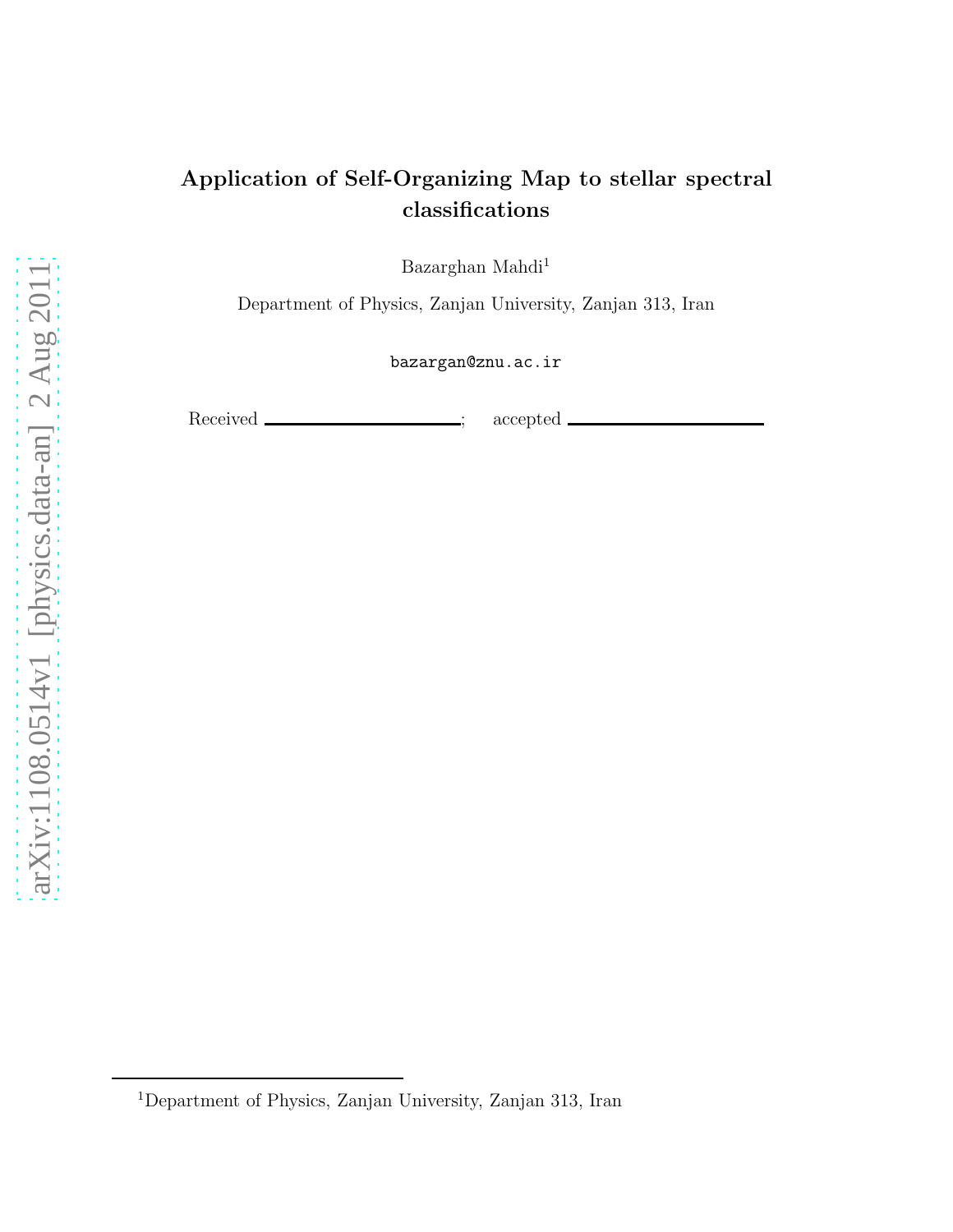### ABSTRACT

We present an automatic, fast, accurate and robust method of classifying astronomical objects. The Self Organizing Map (SOM) as an unsupervised Artificial Neural Network (ANN) algorithm is used for classification of stellar spectra of stars. The SOM is used to make clusters of different spectral classes of Jacoby, Hunter and Christian (JHC) library. This ANN technique needs no training examples and the stellar spectral data sets are directly fed to the network for the classification. The JHC library contains 161 spectra out of which, 158 spectra are selected for the classification. These 158 spectra are input vectors to the network and mapped into a two dimensional output grid. The input vectors close to each other are mapped into the same or neighboring neurons in the output space. So, the similar objects are making clusters in the output map and making it easy to analyze high dimensional data.

After running the SOM algorithm on 158 stellar spectra, with 2799 data points each, the output map is analyzed and found that, there are 7 clusters in the output map corresponding to O to M stellar type. But, there are 12 misclassifications out of 158 and all of them are misclassified into the neighborhood of correct clusters which gives a success rate of about 92.4%.

Subject headings: Self Organizing Map - stellar spectra - classification - clustering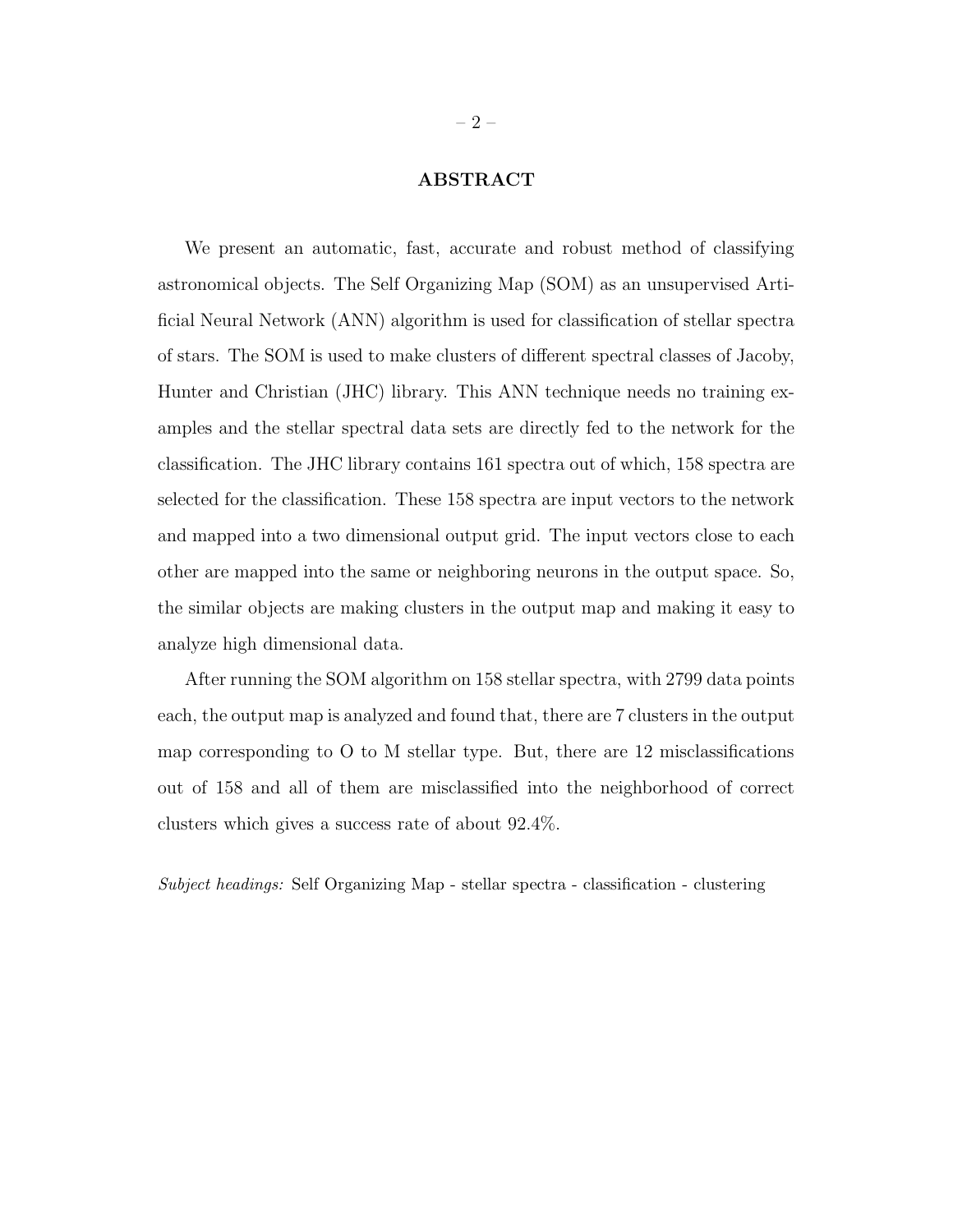#### 1. Introduction

Artificial neural networks are now becoming a more popular tools for handling astronomical data. It is very important to have some automatic means of analyzing large databases like the surveys and upcoming space missions which would release terabytes of data to the community. That is why, ANNs are widely used as an automatic tools for analyzing astronomical data. Some of the previous attempts on ANNs in astronomy are: [Gulati et al. \(1994](#page-14-0), [1995\)](#page-14-1) [,Von Hippel et al. \(1994\)](#page-15-0) [,Weaver et al. \(1995\)](#page-15-1) [,Singh et al.](#page-15-2) [\(1998,](#page-15-2) [2003\)](#page-15-3) , [Gupta et al. \(2004\)](#page-14-2), [Allende Prieto, C. \(2004](#page-14-3)), [Bazarghan et al. \(2008\)](#page-14-4) [,Bazarghan M. \(2008](#page-14-5)), [Bazarghan, M., Gupta, R. \(2008](#page-14-6)), [Wyrzykowski and Belokurov](#page-15-4) [\(2008\)](#page-15-4).

Artificial neural network techniques used in the field of astronomy have been mostly supervised algorithms. Here we introduce an application of unsupervised technique to identify different classes of objects and try to make a cluster of similar type of stars using this technique.

The [Jacoby, Hunter and Christian \(1984](#page-14-7)) library is used for classification using SOM algorithm as unsupervised ANN. This algorithm configures output into a topological presentation of the original multi-dimensional data, producing a SOM in which input vectors with similar features are mapped to the same map unit or nearby units. In this way at the output map we will have the clusters of similar objects at different positions of the map. The expected clusters in this case are the stellar spectral type ranging from O to M.

The Self- Organizing Map algorithm is explained in section 2 . In section 3 we describe the input data and their preprocessing. The result of classification and discussion are presented in sections 4 and 5 respectively.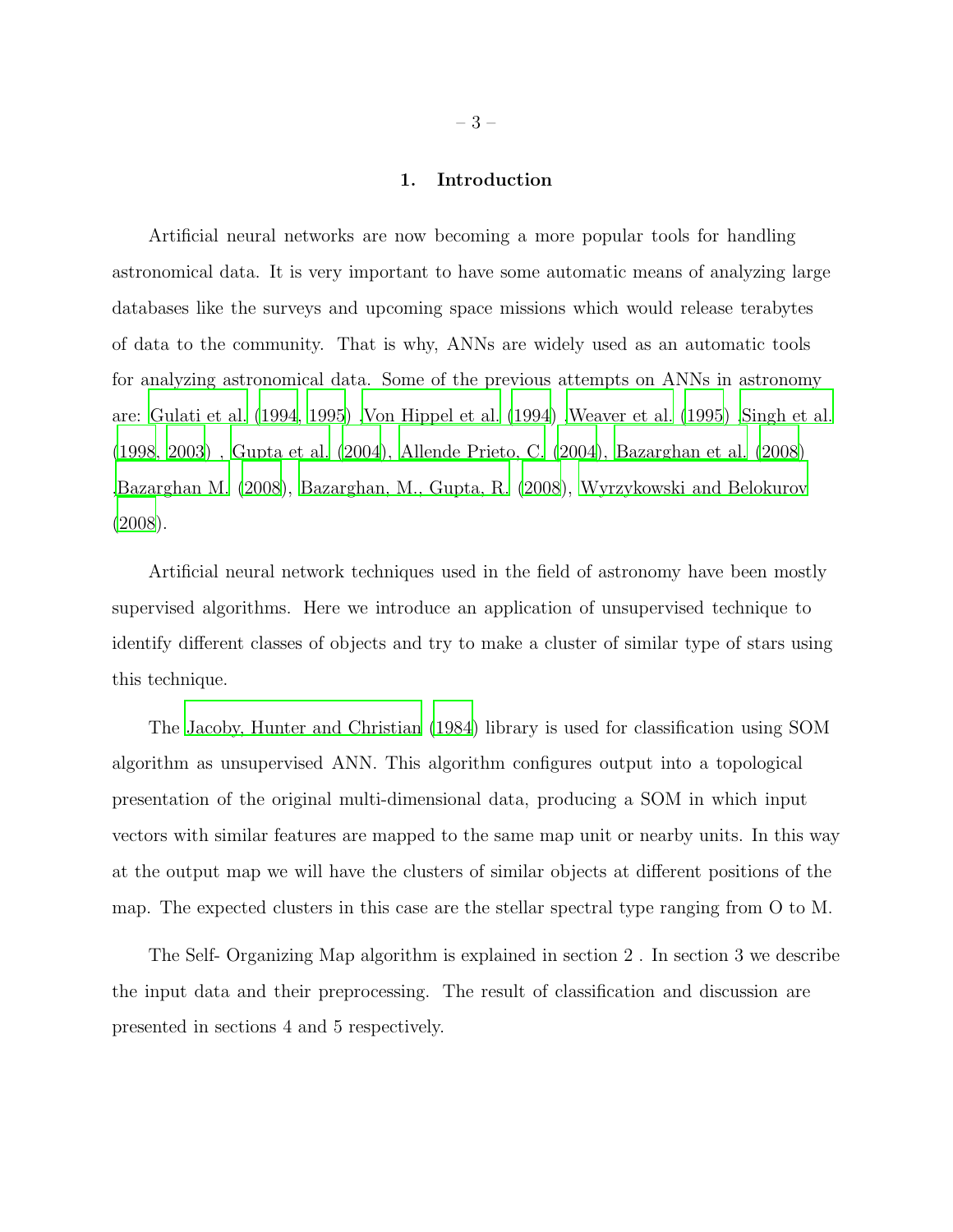#### 2. Self-Organizing Map

Self-Organizing Map neural net developed by [Kohonen, T. \(1981a\)](#page-14-8); [Kohonen, T](#page-14-9) [\(1981b](#page-14-9)[,c](#page-14-10)[,d,](#page-14-11) [1982a](#page-14-12)[,b](#page-14-13)) is important from many point of view as it pays attention to spatial order unlike the traditional neural models and that is why this technique acquired a very special position in neural network theory. The following section is the description of this technique in details.

Neural network learning is not restricted to supervised learning, wherein training pairs are provided, that is, input and target output pairs. A second major type of learning for neural network is unsupervised learning, in which the net seeks to find patterns or regularities in the input data. Self-Organizing Map (SOM), developed by Kohonen, groups the input data clusters, a common use for unsupervised learning. The adaptive resonance theory networks, are also clustering type networks.



<span id="page-3-0"></span>Fig. 1.— Self-Organizing Map architecture,  $m_i$  is the assigned weight vector of the unit on the map

Self-organizing map consists of two layers: A one dimensional input layer and a two dimensional competitive layer, organized as a 2D grid of units as shown in the Figure [1.](#page-3-0) SOM lattice structure composed of  $N \times N$  neural units. This layer can neither be called hidden nor an output layer. Each input is connected to all output neurons in the map. A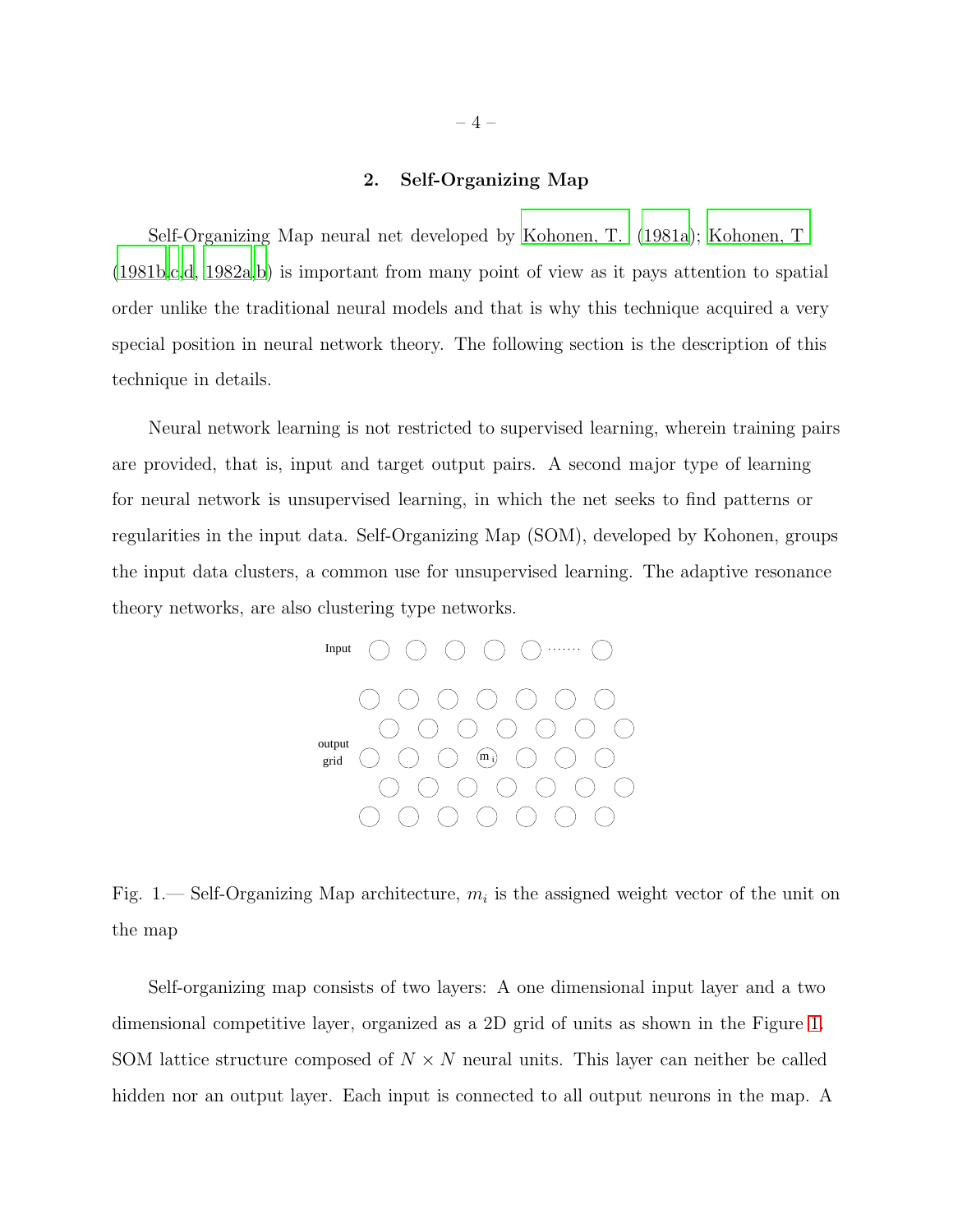weight vector with the same dimensionality as the input vectors is attached to every neuron in the map.

The learning algorithm for the SOM accomplishes two important things:

- 1. Clustering the input data
- 2. Spatial ordering of the map so that input patterns tend to produce a response in units that are close to each other in the grid.

Since every unit in the competitive layer represents a cluster, the number of clusters that can be formed, will be limited by the number of units in the competitive layer.

The weight vector for a competitive layer unit in a clustering net serves as a representative, exemplar, or codebook vector for the input patterns, which the net has placed on that cluster. While training, the net determines the output units that is the best match for the current input vector; then the weight vector of the winner is adjusted according to net's learning algorithm.

The beauty of the self-organizing maps is their ability to find regularities and correlations in the input layer and group them into vectors without any external adjustment or prior knowledge of the expected outcomes. Kohonen's SOM is one of the most referenced mapping techniques because of its ability to flatten high dimensional input into two or three dimensional data. One of the most important attribute of Kohonen's SOM is that, it does data compression without loss to relative distance between data points. The neurons are connected to adjacent neuron by a neighborhood relation, which decides the topology, or structure, of the map. The Figure [2](#page-5-0) shows the rectangular and hexagonal lattice structures and their discrete neighborhoods (size 0,1 and 2) of the centermost unit.

The SOM is trained iteratively. In each training step one vector  $x$  from the input data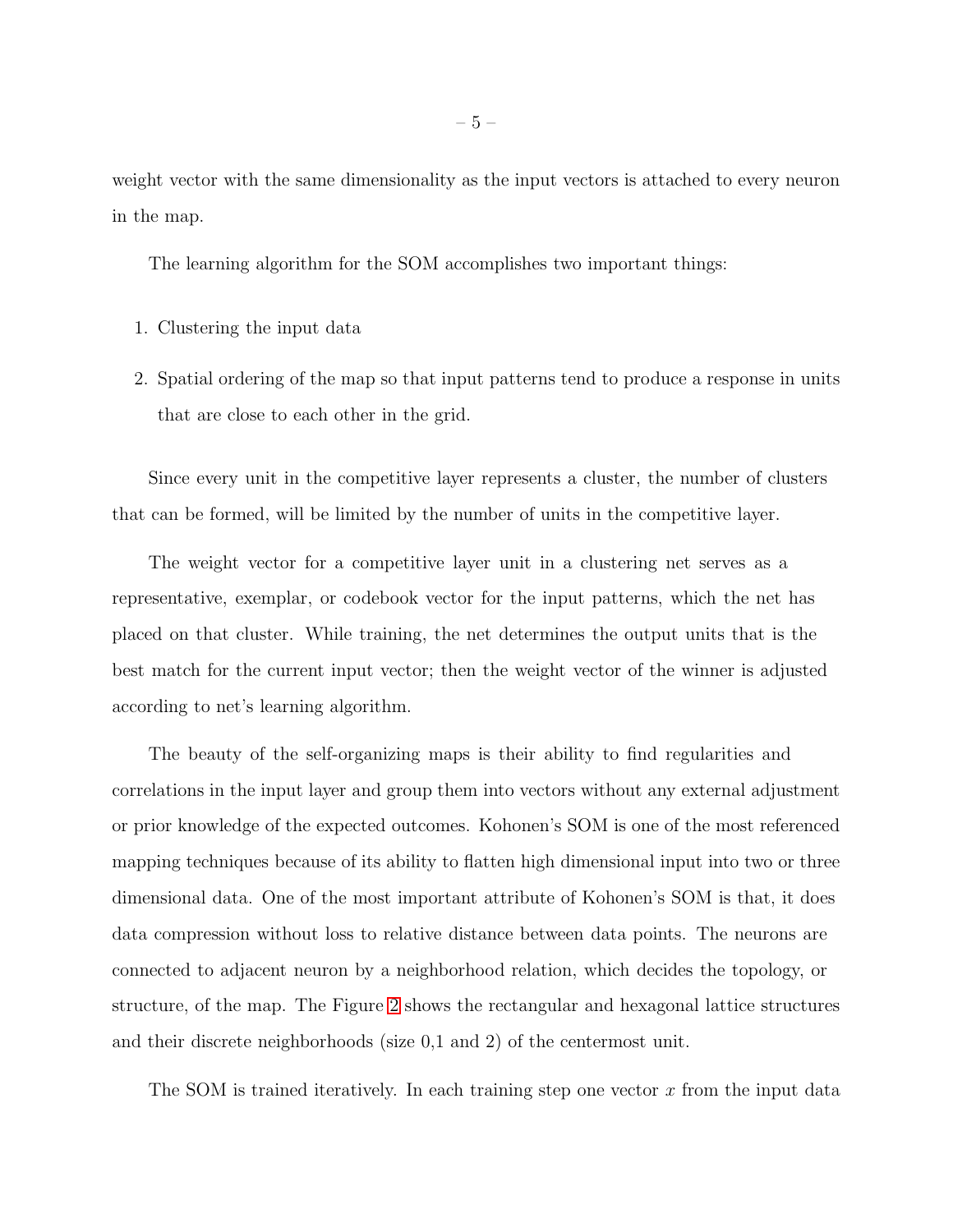

#### <span id="page-5-0"></span>Fig. 2.— rectangular and hexagonal lattice structures

set is randomly chosen and then the distance between this vector and all the weight vectors of the map will be calculated and this distance measurement, typically is an Euclidian distance.

The neuron in the map whose weight vector is closest to the input vector,  $x$ , is called Best-Matching Unit (BMU), here denoted by c:

$$
\| x - m_c \| = \min_i \| x - m_i \|, \forall i = 1, 2, ..., N \times N
$$
 (1)

After finding the BMU, the weight vector of the map are updated such that the BMU is moved closer to the input vector in the input space. The topological neighbors of the BMU are treated similarly. This process of adaptation of weight vectors intern moves the BMU and its topological neighbors towards the input sample vector  $x$ . The updating scheme aims at performing a stronger weight adaptation at the BMU location than in its neighborhood. This update rule in SOM for the weight vector of  $i$  is:

$$
m_i(t+1) = m_i(t) + \alpha(t)h_{ci}(t)[x(t) - m_i(t)],
$$
\n(2)

where t presents the time,  $x(t)$  is randomly chosen an input vector from the input data set at time t,  $h_{ci}(t)$  is the neighborhood kernel around the *winner* unit c and  $\alpha(t)$  is the learning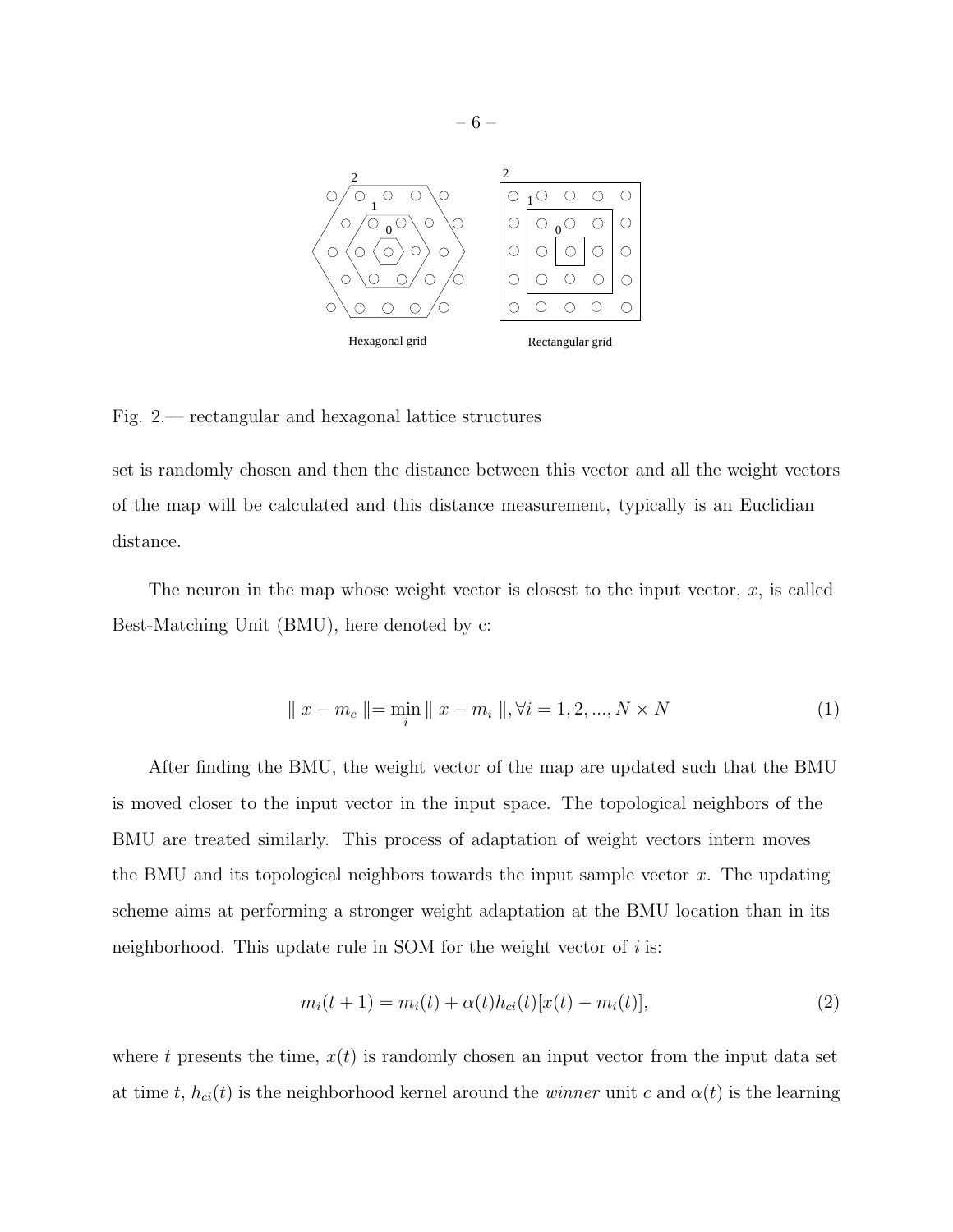rate at time t. The function  $h_{ci}(t)$  has a very important role; it is defined over the lattice points. To achieve convergence it is necessary that  $h_{ci}(t) \longrightarrow 0$  as  $t \longrightarrow \infty$ . Classically, a Gaussian function is used, leading to :

$$
h_{ci} = exp - \frac{\|r_c - r_i\|^2}{2\delta(t)^2}
$$
\n(3)

Here, the Euclidian norm is chosen and  $r_i$  is the 2D location for the  $i^{th}$  neuron in the network.  $\delta(t)$  species the width of the neighborhood during time t.

The learning rate  $\alpha$  must always be selected much less than 1, typically at most 0.4. Best results are usually achieved by slowly decreasing it as training progresses, the radius of the neighborhood around a cluster unit (winner) also decreases as the clustering process progresses, this decreasing of the learning rate and radius of neighborhood must be monotonic for better performance of the network. Up to a point, large learning rate will indeed make training process faster. If the learning rate selected to be very large then convergence may never occur, and in this case weight vector may oscillate highly and it can lead to instability.

#### 3. The Input Data

The [Jacoby, Hunter and Christian \(1984\)](#page-14-7) library is used as a data set for the classification and input to the SOM network. The JHC library covers the wavelength range of 3510-7427.2 Å for various O to M stellar type and luminosity classes V, III, and I. This library contains 161 spectra of individual stars, we selected 158 of them as an input to the SOM classifier. The JHC library has a resolution of 4.5  $\AA$  with one sample per 1.4  $\AA$ .

Each spectrum of this library is having 2799 number of data points and they are normalized to the unity before feeding into the network. The SOM technique is actually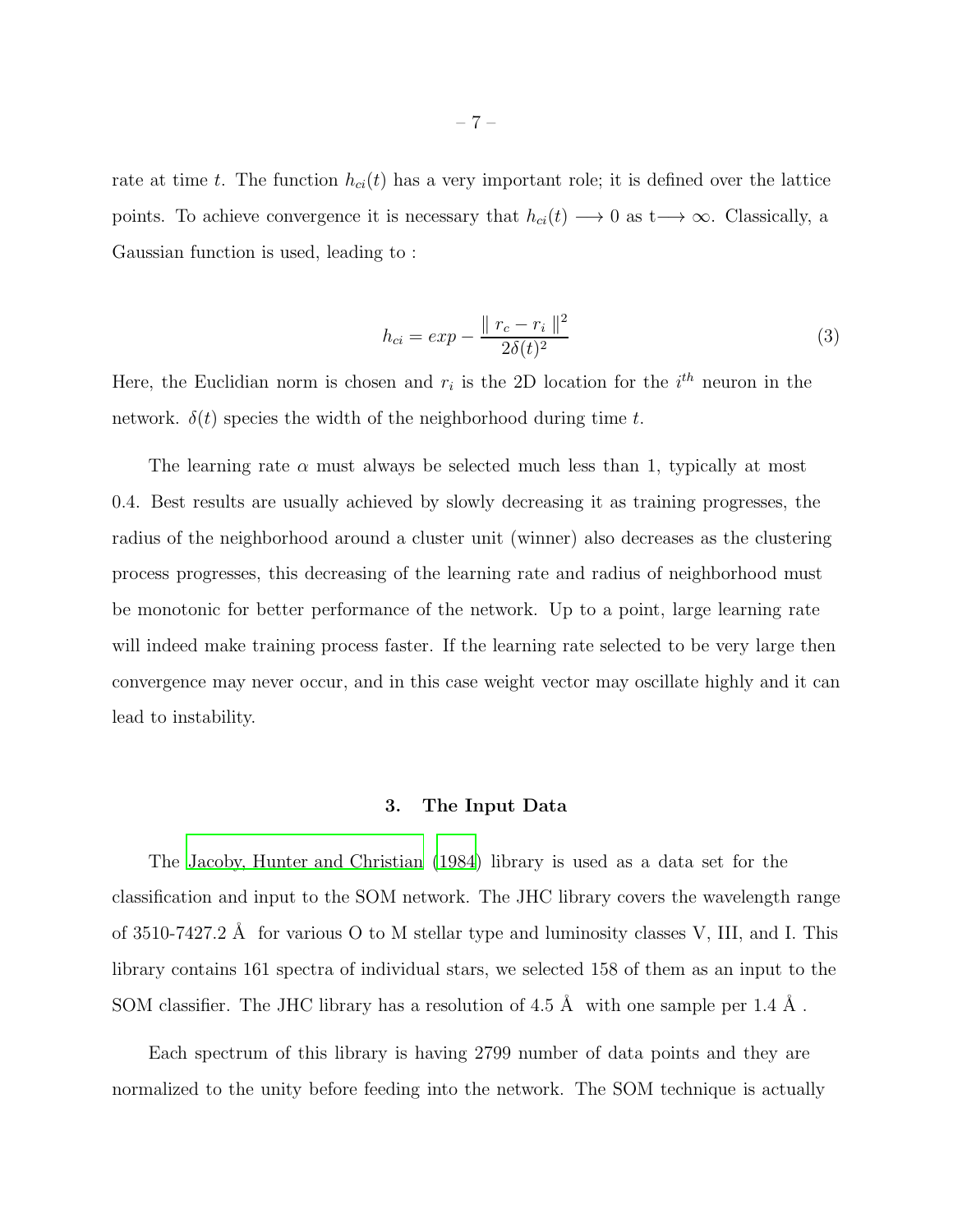mapping 2799 dimensional data into two dimensional output map.

The 158 input spectra are labled as the JHC's Atlas list, specifying their spectral, subspectral and luminosity types. These lables are require while analysing the output map. The lables are placed beside every node (neuron) on the output map which indicates, that specific neuron is activated by the corresponding input spectra. Hence we can point out the location of each input spectra in the map and study the behavior of the network in making clusters of similar spectral type.

#### 4. Self-Organizing Map as a classifier

In this work the classification of the library of stellar spectra, [Jacoby, Hunter and Christian](#page-14-7) [\(1984\)](#page-14-7) using unsupervised artificial neural network, Self-Organizing Map algorithm (SOM) is presented.

The 158 spectra of the JHC library with 2799 data points each, are the input vectors of the network and mapped into two dimensional output grid. A problem with large SOMs is that when the map size is increased, the time it takes to do any operations on the map increases linearly. When the grid size becomes very large, finding the best matching unit takes longer and longer. The size of the SOM determines the resolution of the visualization it produces. On a small SOM, lots of data samples will be projected to each SOM unit, whereas on a large SOM the similarity relationships of the samples are more readily visible. The user must select the map size in advance. This may lead to many experiments with different sized maps, trying to obtain the optimal result. Different map size and itterations are tried out and their performances analysed some of which are given in Table 1. The map size of the  $13 \times 13$  with highest performance is selected for detailed analysis.

The 158 JHC spectral library are labeled with their true class given in the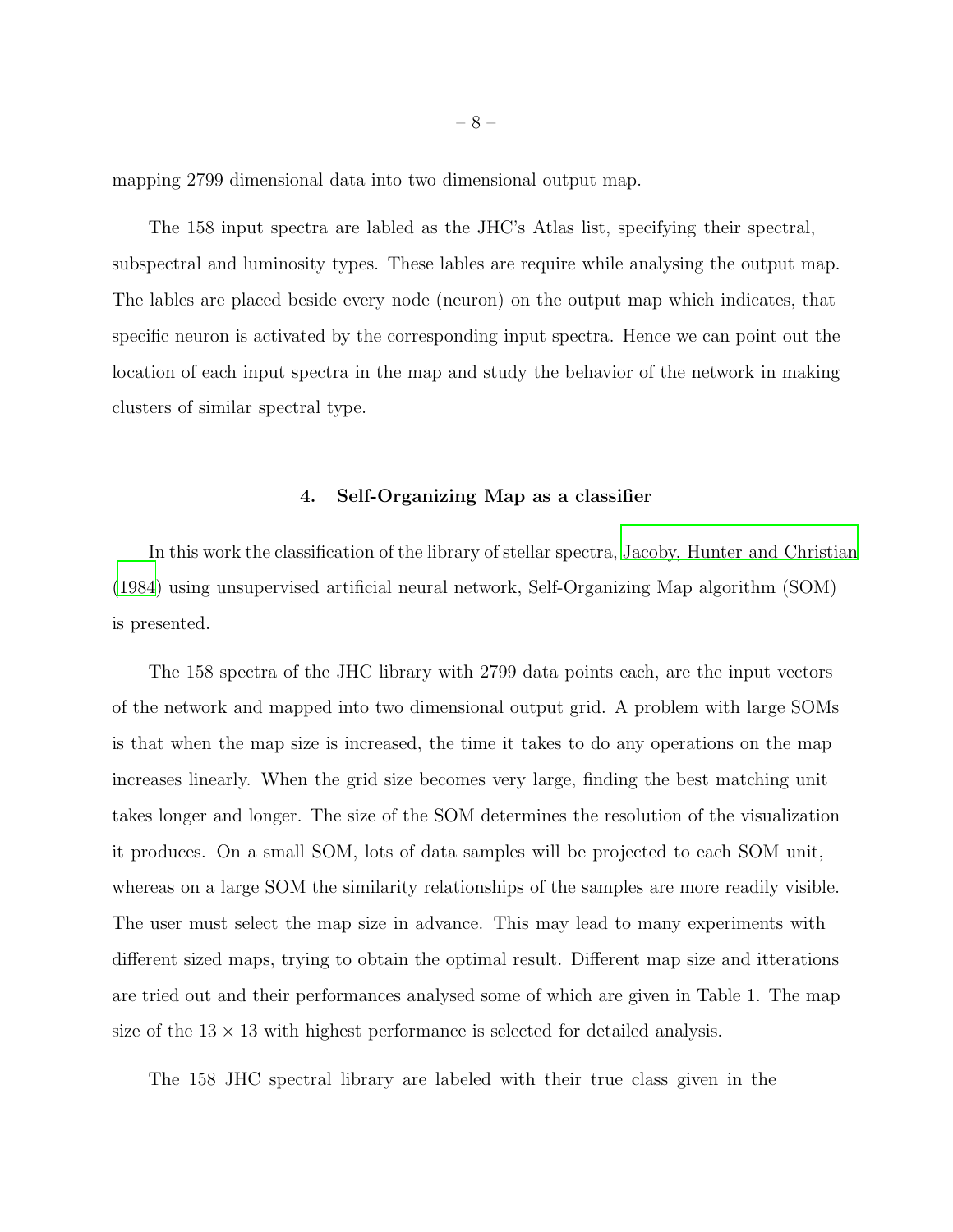|                | Map size No. of itterations Performance |         |
|----------------|-----------------------------------------|---------|
| $7 \times 7$   | 10000                                   | 87.34\% |
| $9 \times 9$   | 20000                                   | 84.17%  |
| $11 \times 11$ | 10000                                   | 82.27%  |
| $13 \times 13$ | 10000                                   | 92.4\%  |
| $15 \times 15$ | 10000                                   | 89.87%  |
| $17 \times 17$ | 18000                                   | 81.64%  |
| $19 \times 19$ | 20000                                   | 81.01\% |

Table 1: List of Map sizes with number if itterations and their performances

[Jacoby, Hunter and Christian \(1984\)](#page-14-7). The Self-Organizing Map that finds the similarity and regularities in the input patterns, group them into clusters. Every neuron in the grid holds a weight (reference) vector, the closest neuron in the map to the input vector will win the competition. If a particular neuron represents a given pattern, then its neighbour represent similar patterns. This is because more than one neuron are allowed to learn from each presentation. The learning rate for neighbours is less than that for the winner, so their weights change less.

After inputing all 158 labled stellar spectra of JHC library to the network and completion of the learning process by Neural Network, the output map is generated. By visualizing the output map, we see that the spectrum labels are spread out on the map by sitting on different neurons as shown in the Figure [3.](#page-9-0)

As we see in the output map some neurons are activated with single pattern, some with multiple patterns and some neurons have not been activated by any spectra. The output map is also presented in another format in Figure [4](#page-10-0) which is called hit map. This map displays the number of hits in the form of shadowed hexagons and also lables expressing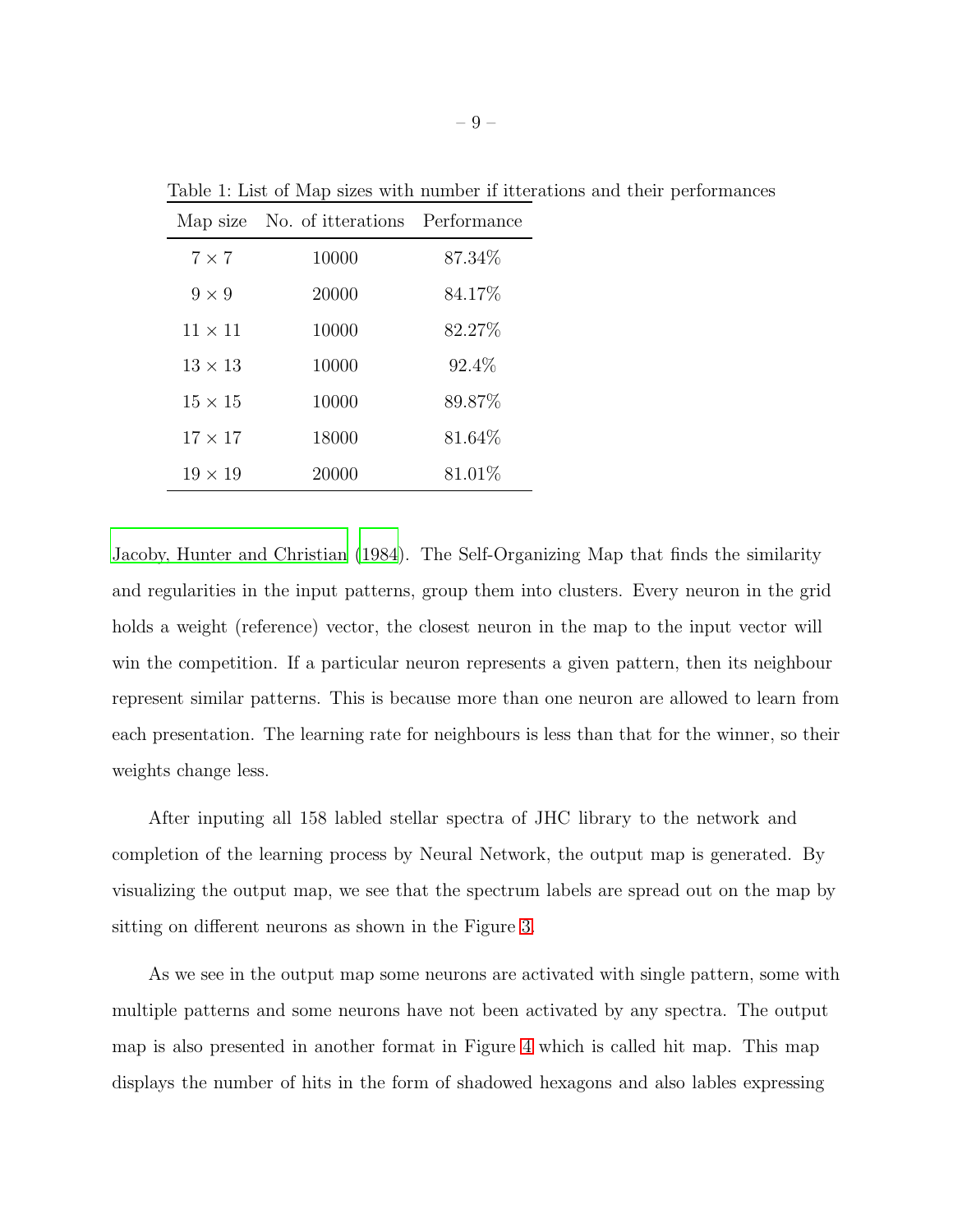

<span id="page-9-0"></span>Fig. 3.— Kohonen output map for 158 labled JHC stellar spectra of stars as input digitally the number of hits.

This visualization method gives the number of hits (number of spectra that activates the node) for each node. The spectrum which activate single neuron are expected to be of the same class.

The next step was to check the classification result and performance of the Self-Organizing Map. We can find out the clusters and groupings by referring to the labels in the map. The map is easily readable because of the presence of lables in the map and their position. If any input vector out of 158 spectra activates a neuron, its lable will be printed beside that winer neoron.

The performance of the network can be justified by simply looking at the generated Kohonen output map and cheking the cluster formation throughout the map. The Figure [5](#page-11-0) shows the output for  $13 \times 13$  sized map with cluster and groupings of spectral types which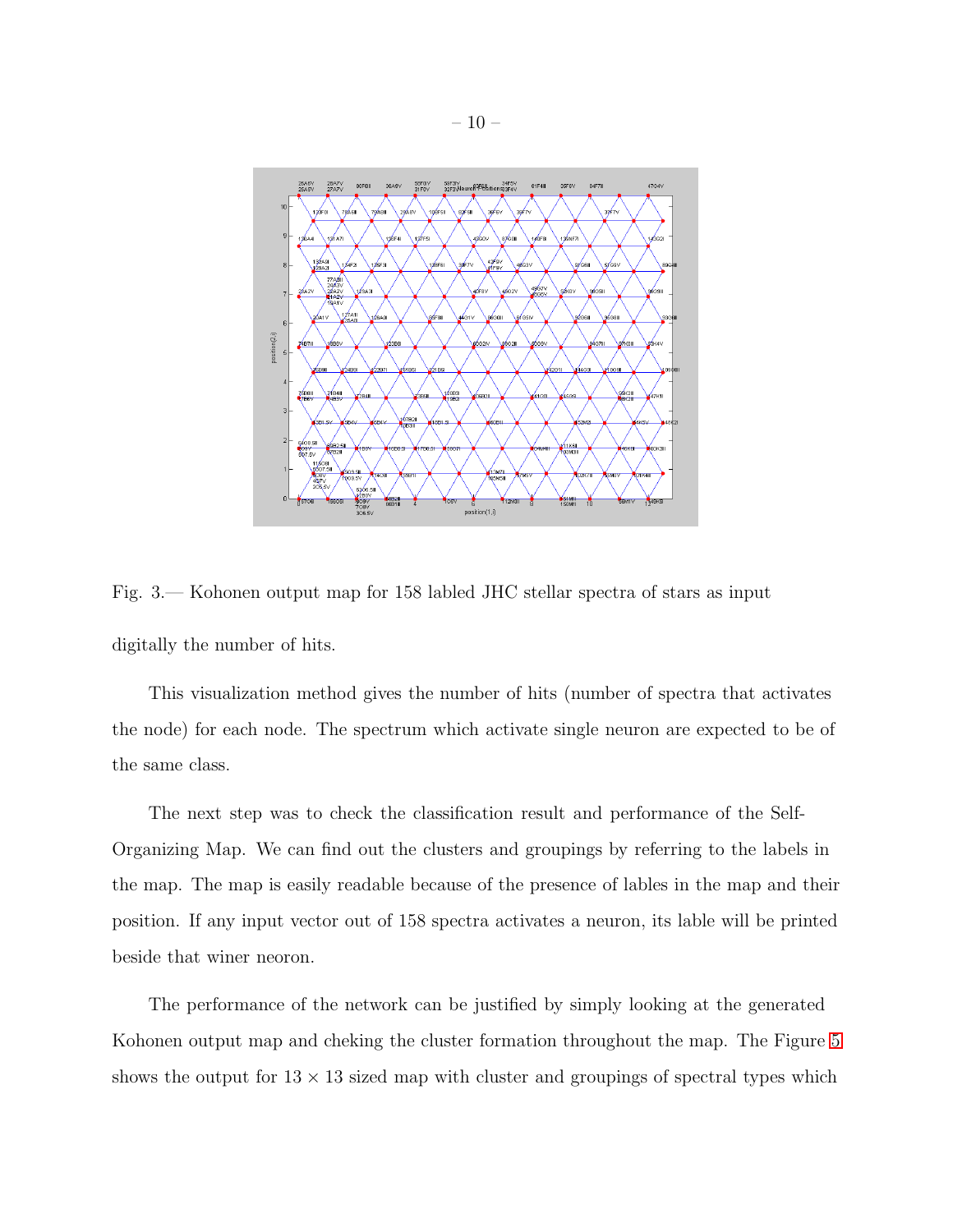

Fig. 4.— Number of hits indicated by shadowed sizes of the hexagons and also numbers printed inside each hexagon

<span id="page-10-0"></span>are very nicely separated and located in different positions of the map. The clusters for the spectral types O - B - A - F - G - K and M are distinctly shown and separated by closed loops.

Further investigation on classification result was done to check misclassifications, and it is graphically presented in Figure [6.](#page-12-0) Misclassified patterns are shown with circles around the lables inside the clusters. By looking at the clusters inside the specified boundry for every spectral type we can make out the wrongly classified and placement of the patterns. There are 12 misclassified patterns out of 158 spectra and all of them are misclassified into their neighbouring clusters as seen in Figure [6](#page-12-0) which is success rate of about 92.4%.

The Table 2 shows the spectrum which are misclassified and their true class types.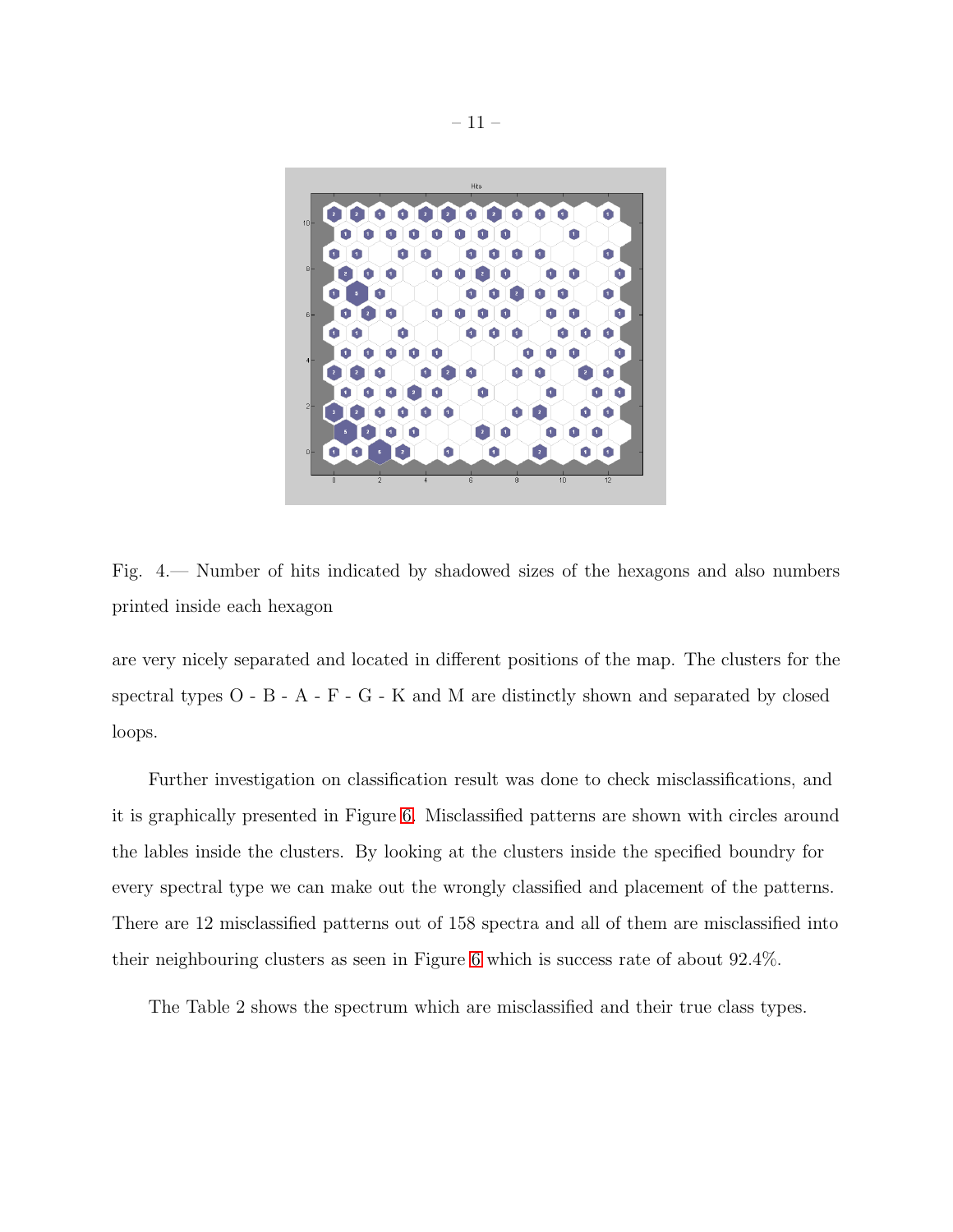

<span id="page-11-0"></span>Fig. 5.— Kohonen output map showing labled clusters of spectral kind

### 5. Discussions

As it is seen from Table 2 and Figure [6](#page-12-0) misclassified patterns belong to their neighboring clusters. For example 12B0V which is misclassified as O spectral type, is at the neighburhood of its true class. Likewise if we check all the misclassified patterns, we see that they are misclassified to their neighbouring true classes. The JHC libraray is very detailed and it also includes the subspectral types from 0-9. The misclassified patterns could be looked in detail to consider the subspectral types as well. It is found that the misclassified patterns are very close to their true class. for example, 80F0III is wrongly classified as spectral type A, but it is close to the neighbouring class, 30A9V. This is true with most of the misclassified patterns and it shows that the classification accuracy can be higher than  $92.4\%$ .

This technique and algorithm can be used for even larger unknown set of stellar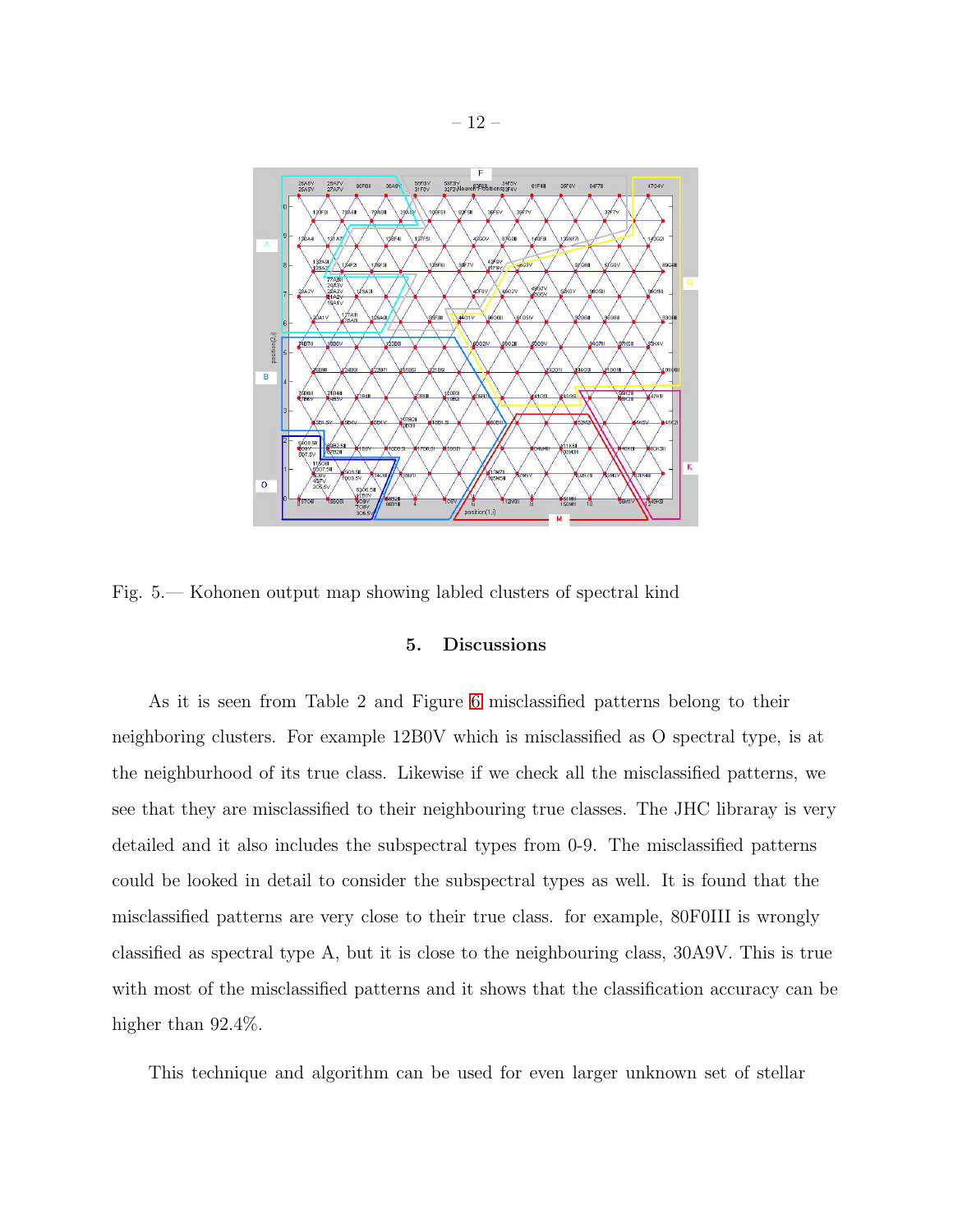

<span id="page-12-0"></span>Fig. 6.— Kohonen output map showing misclassified patterns indicated with circles around the lables

spectra. Specially where we have different astronomical objects and need a pre-classification to identify the object types first, and then do further analysis on each cluster. The beauty of this algorithm is that we don't need any exemplars to train the network but it finds the similarities by its own without any supervision and makes the clusters of similar objects.

## 6. Acknowledgments

The author wishes to thank Lukasz Wyrzykowski for his constructive comments.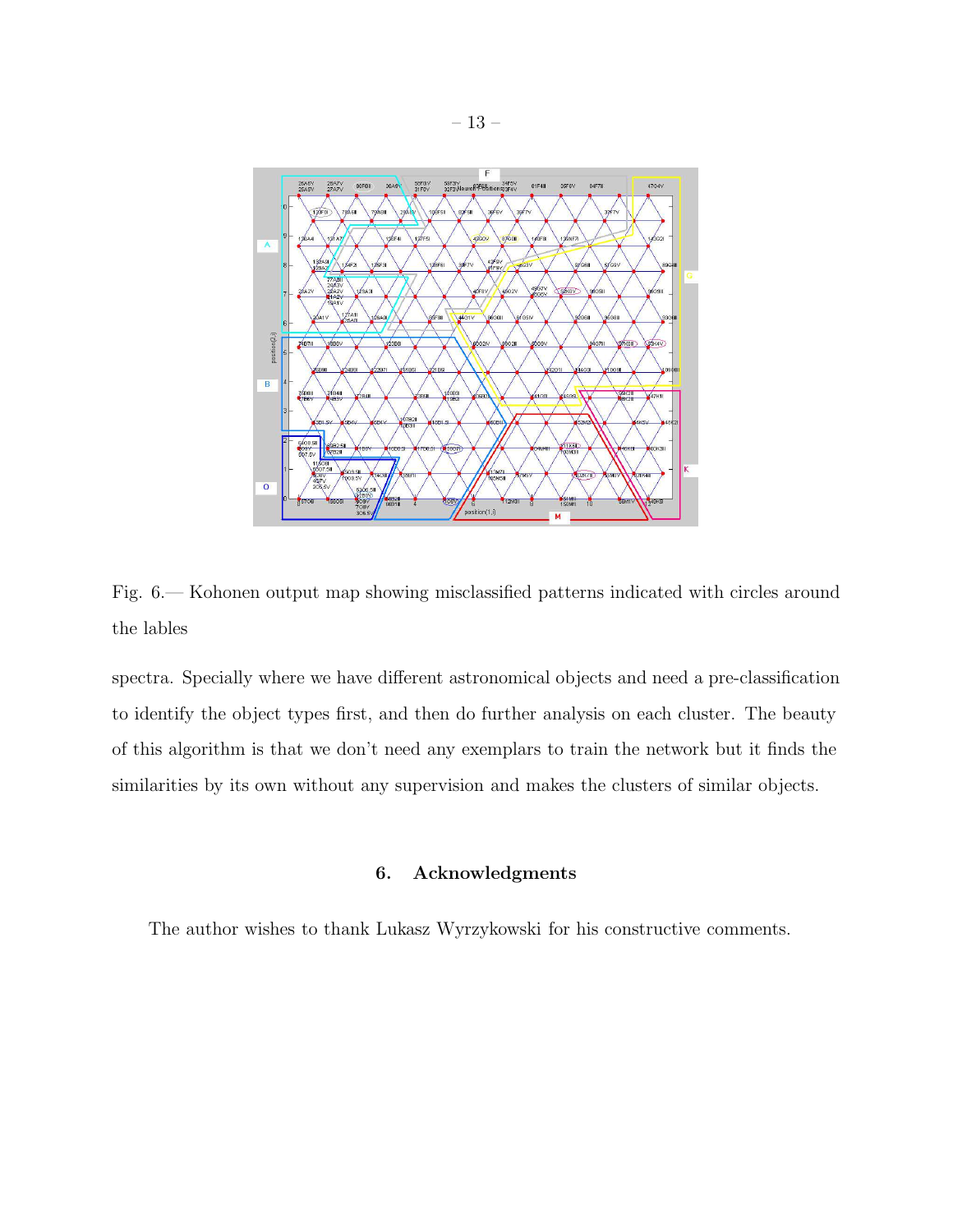| Misclassified pattern Classified as True class |              |                  |
|------------------------------------------------|--------------|------------------|
| 12B0V                                          | O            | B                |
| 105V                                           | B            | O                |
| 158O7I                                         | B            | O                |
| 133F0I                                         | A            | $\boldsymbol{F}$ |
| 80F0III                                        | $\mathbf{A}$ | $\boldsymbol{F}$ |
| 43G0V                                          | $\mathbf{F}$ | M                |
| 87G0III                                        | $\mathbf{F}$ | М                |
| 52K0V                                          | G            | $\rm K$          |
| 97K0III                                        | G            | $\rm K$          |
| 53K4V                                          | G            | K                |
| 111K6II                                        | М            | $\rm K$          |
| 102K7III                                       | М            | Κ                |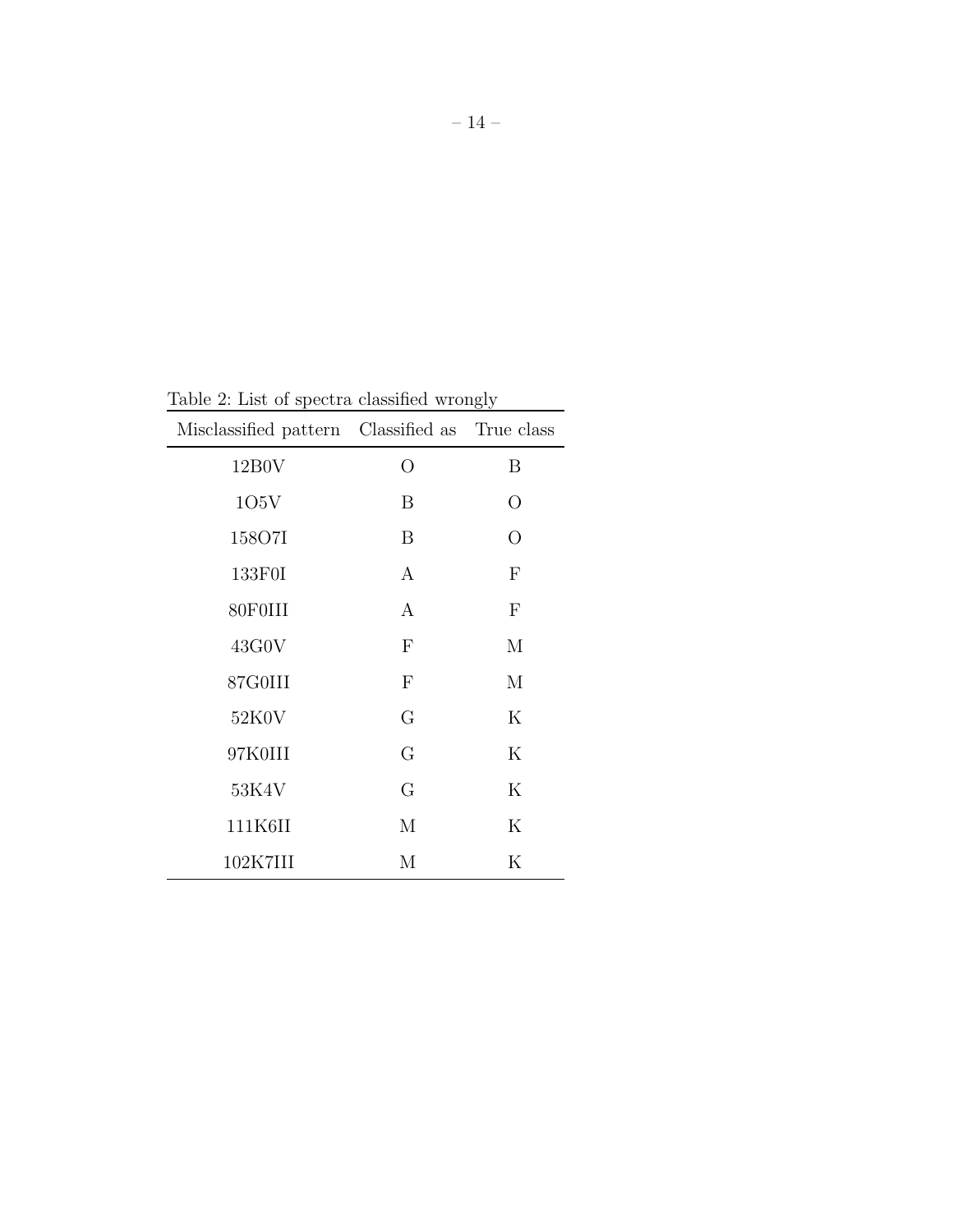#### REFERENCES

- <span id="page-14-3"></span>Allende Prieto, C. 2004, AN, 325, No. 6-8, 604
- <span id="page-14-4"></span>Bazarghan M.; Safari H.; Innes D. E.; Karami E.; Solanki S. K. 2008, A&A, 492, L13-L16.
- <span id="page-14-5"></span>Bazarghan Mahdi 2008, Bull. Astr. Soc. India, 36, 1-54
- <span id="page-14-6"></span>Bazarghan, M., Gupta, R. 2008, Astrophysics & Space Sci. 315, 201-210
- <span id="page-14-0"></span>Gulati, R. K.; Gupta, R.; Khobragade, S. 1994, ApJ, 426, 340
- <span id="page-14-1"></span>Gulati, R. K.;Gupta, R.; Khobragade, S. 1995, Astronomica Data Analysis Software and Systems IV, ASP Conf. Ser. vol. 77, R. A. Shaw, H.E. Payne,and J.J.E. Hayes, eds. p.253
- <span id="page-14-2"></span>Gupta, Ranjan; Singh, Harinder P.; Volk, K.; Kwok, S. 2004, ApJS, 152, 201
- <span id="page-14-7"></span>Jacoby G. H., Hunter D A. and Christian C. A. 1984, ApJS, 56, 257-281
- <span id="page-14-8"></span>Kohonen, T., 1981, In Oja, E. and Simula, O., editors, Proceedings of 2SCIA, Scand Conference on Image Analysis, pages 214-220, Helsinki, Finland.
- <span id="page-14-9"></span>Kohonen, T., 1981, Technical Report TKK-F-A 463, Helsinki: University of Technology, Espoo, Finland.
- <span id="page-14-10"></span>Kohonen, T., 1981, Report TKK-F-A 461, Helsinki: University of Technology, Espoo, Finland.
- <span id="page-14-11"></span>Kohonen, T., 1981, Report TKK-F-A 450, Helsinki: University of Technology, Espoo, Finland.
- <span id="page-14-12"></span>Kohonen, T., 1982, Biological Cybernetics, 44(2):135-140.
- <span id="page-14-13"></span>Kohonen, T., 1982, Biological Cybernetics, 43(1): 59-69.